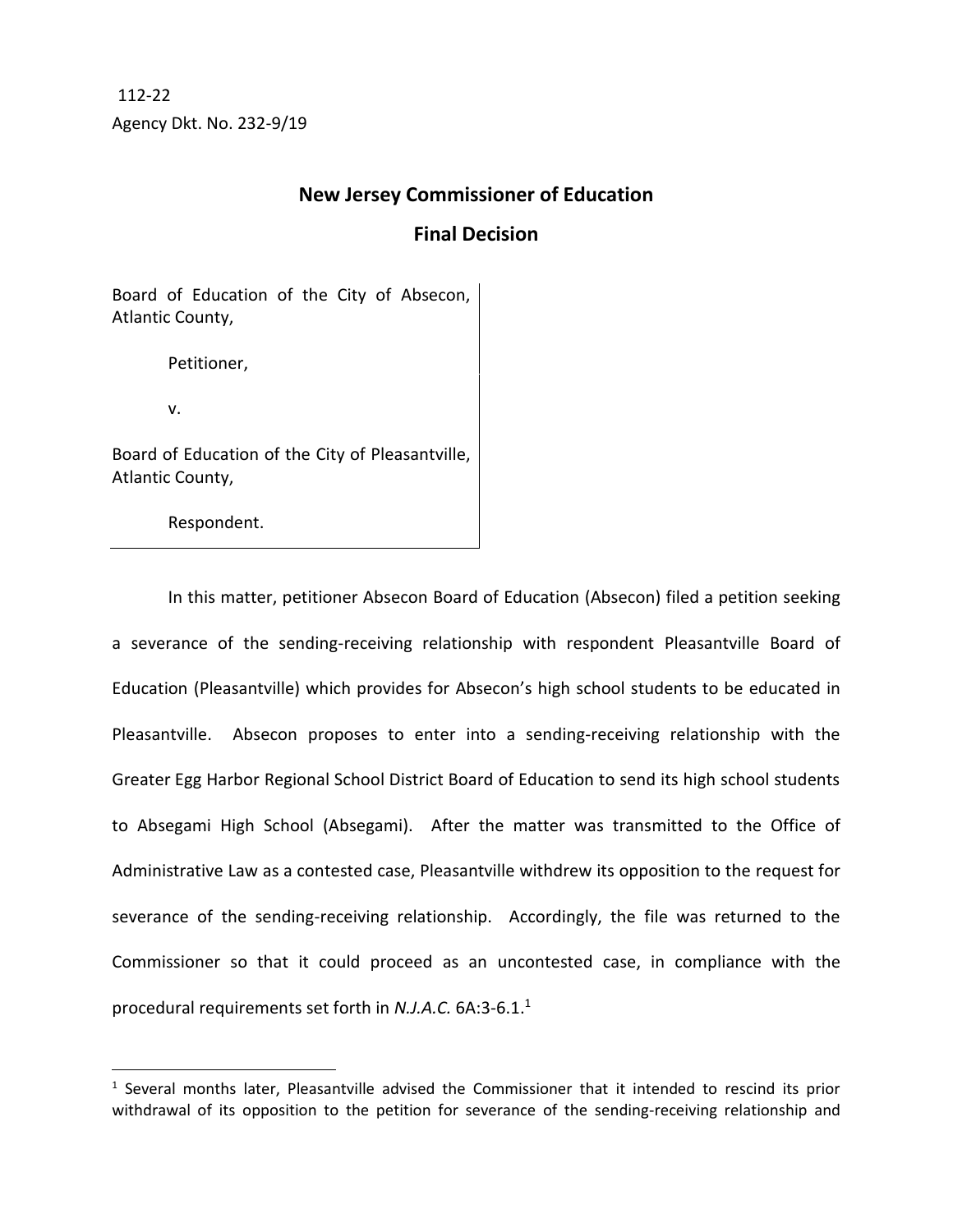Subsequently, the Commissioner received numerous public comments regarding the proposed severance, from parents, educators, and statewide advocacy groups. Supporters, who consisted mostly of parents with children who reside in Absecon, argue that severance will provide Absecon's students with more academic and extra-curricular opportunities, as Absegami offers more Advanced Placement courses, magnet schools, and sports and clubs. They also expressed concern about student safety and the financial mismanagement at Pleasantville. Finally, supporters contend that lower income and special education students are the most negatively impacted by the current sending-receiving relationship since wealthier families often send their children to private schools, and others compete for slots at choice schools or technical schools.

The comments submitted in opposition to the severance argue that if granted, there will be a significant impact on the racial composition of Pleasantville. One comment submitted by the New Jersey Coalition Against Racial Exclusion, on behalf of parents with children in Pleasantville, faith and community leaders, and the local chapter of the NAACP, strenuously objected to the severance, maintaining that it would completely isolate Pleasantville as a segregated and impoverished district, and would leave its students without any hope of an integrated and inclusive education. Although there are only a small number of Absecon students at issue here, those few students represent a large percentage of the total white population at Pleasantville. Therefore, opponents of the severance emphasize that losing Absecon students will effectively result in Pleasantville becoming an all-minority district. As

reinstate its opposition to its termination. Because the matter was already pending before the Commissioner, however, it has proceeded as an uncontested case.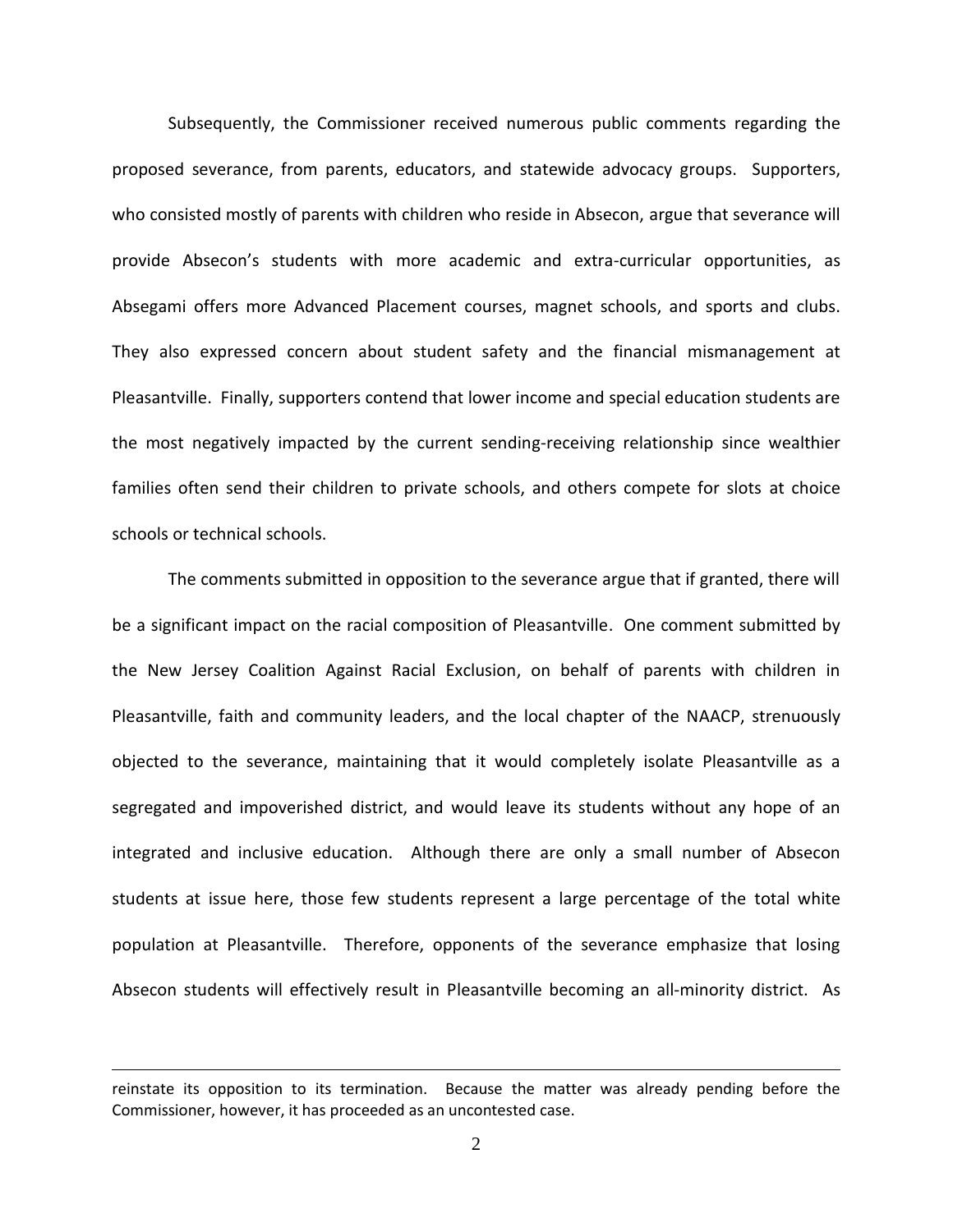such, the Commissioner should deny Absecon's application to sever its sending-receiving relationship with Pleasantville.

In response, Absecon maintains that severance of the sending-receiving relationship will not cause a substantial educational, financial, or racial impact. Absecon argues that the loss of its students will cause no educational impact in Pleasantville and will in fact have a positive effect on Absecon's students, especially its 45% economically disadvantaged population, as they are more likely to perform better academically at Absegami. With respect to race, Absecon argues that any racial impact on Pleasantville will be *de minimis* because Absecon's white population represents only about half a percent of Pleasantville's total population, with about 1 white Absecon student in each Pleasantville graduating class of approximately 200 students. Absecon contends that severance of the sending-receiving relationship will not render Pleasantville an all-minority district, as evidenced by the increased white population in Pleasantville's elementary and middle schools. Finally, Absecon maintains that there will be no racial impact on its own students as it has a diverse student body that is made up of 50% minority students, and Absegami is also a diverse school.

Upon a comprehensive review of the record in this matter including the public comments, the feasibility study, the parties' submissions, and the updated enrollment information submitted by Absecon at the Commissioner's request, the Commissioner cannot approve the severance of the sending-receiving agreement between Absecon and Pleasantville. The criteria for withdrawal from a sending-receiving relationship at the high school level is set forth at *N.J.S.A.* 18A:38-13, and establishes that prior to severance of a relationship, the Commissioner will make an equitable determination based on the circumstances, "including the

3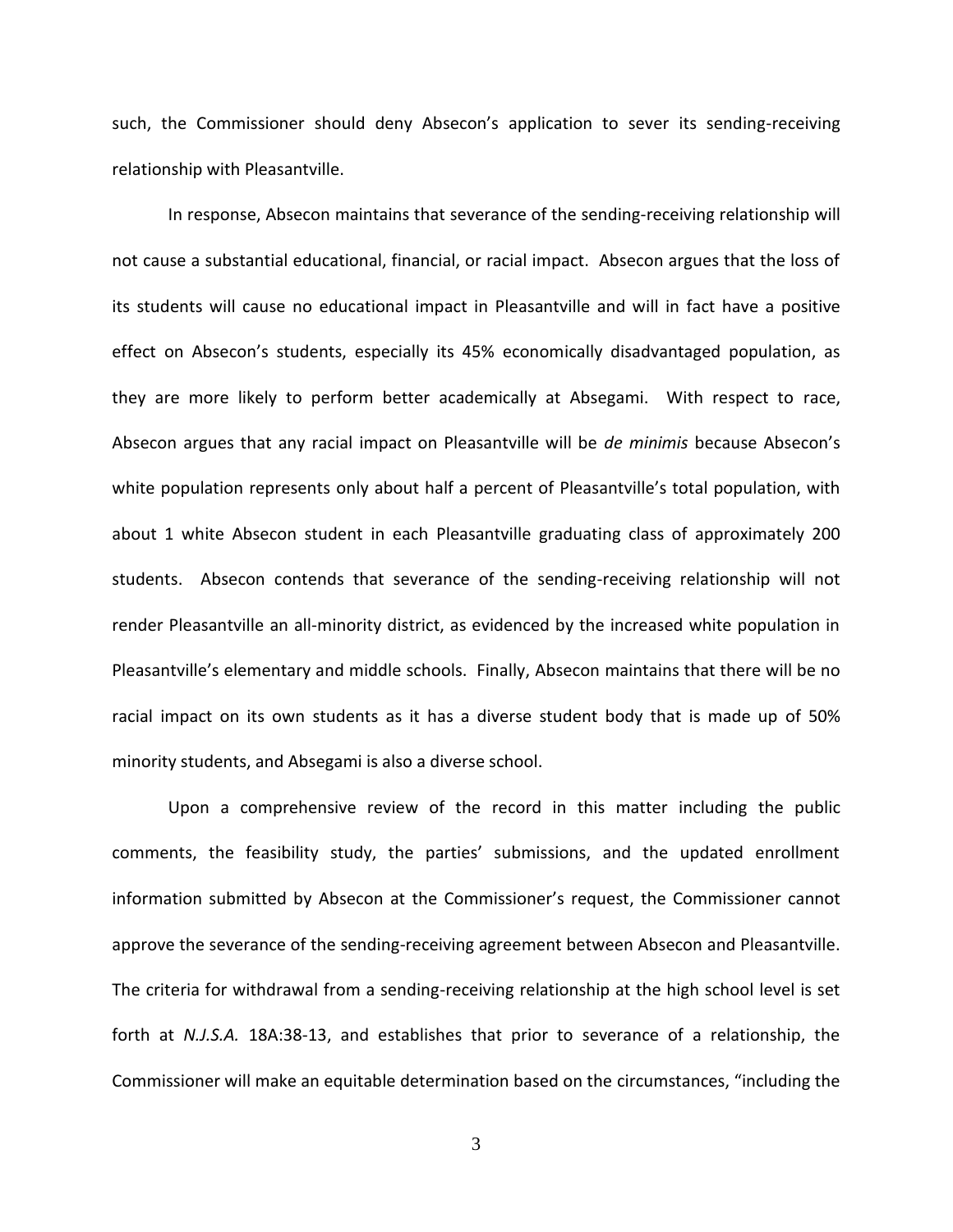educational and financial implications for the affected districts, the impact on the quality of education received by pupils, and the effect on the racial composition of the pupil population of the districts." If there is no substantial negative impact, the Commissioner will grant the requested severance. *N.J.S.A.* 18A:38-13. Here, the Commissioner is satisfied that the withdrawal of Absecon's high school students from Pleasantville would cause no substantial negative educational or financial impact on the two school districts. However, the removal of Absecon's high school students from Pleasantville would have a substantial negative effect on the racial composition of Pleasantville.

In 1988, the Commissioner denied a previous request from Absecon to sever the sending-receiving relationship with Pleasantville, finding that the removal of one-third to onehalf of the white population at Pleasantville, which had an overwhelming black to white student population ratio, would have a significant negative effect on the racial composition of the school. The Commissioner further explained:

> Moreover, the Commissioner finds the true issue in this matter is not what number of whites actually attend the public high school, but rather is what number are eligible to attend. The undisputed operative facts reveal that there are some 350 Absecon students attending a parochial school in the area. Thus, if white residents of Absecon choose to send their children to private schools rather than to the school which is legally designated as the receiving district, their choice of non-attendance should not be expected to result in a state-endorsed policy which would result in total or almost total racial isolation of the school officially designated as the receiving district.

> [*Board of Education of the City of Absecon v. Board of Education of the City of Pleasantville, Atlantic County*, 1988 *S.L.D.* 1034, 1052 (emphasis in original).]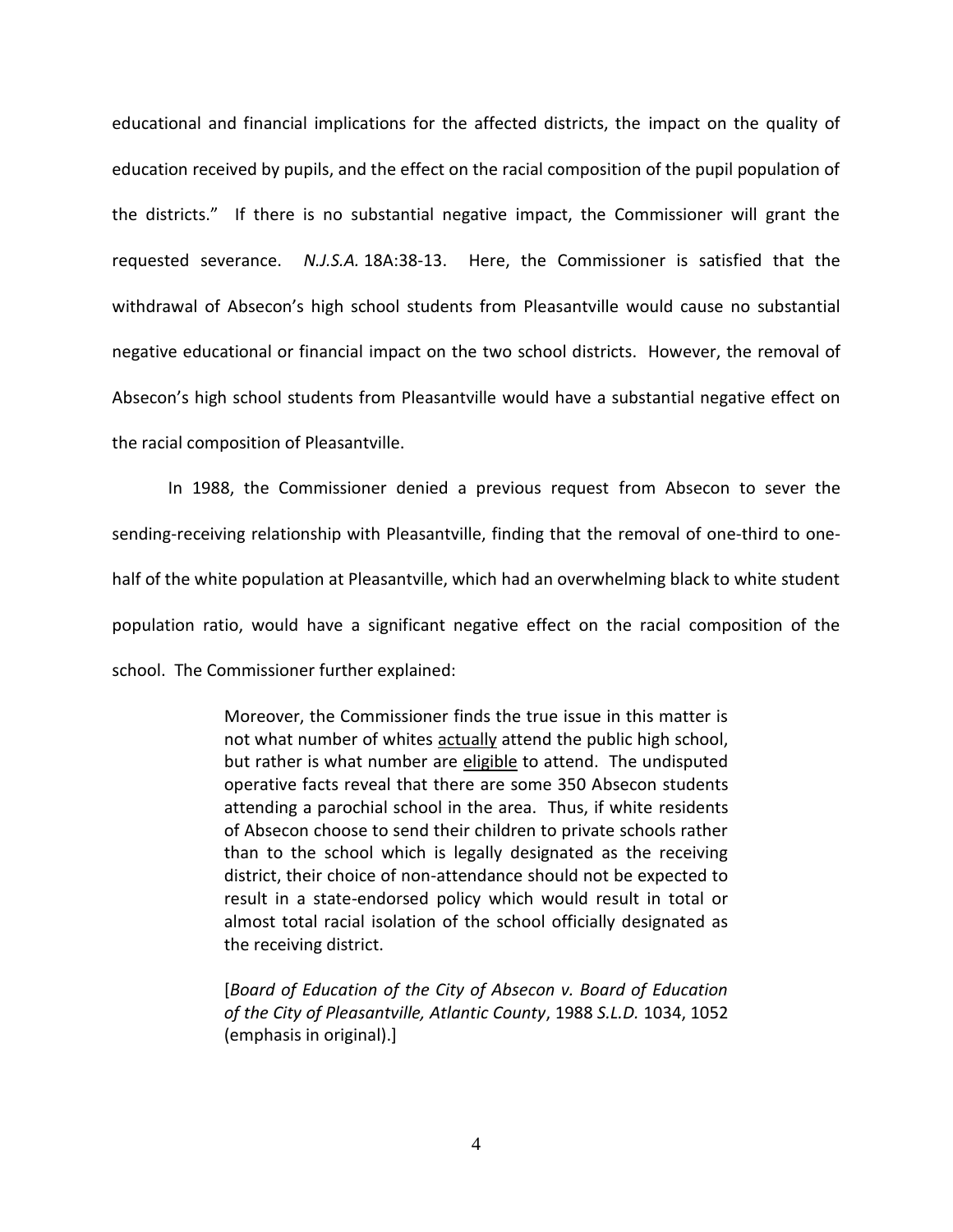In affirming the Commissioner's dismissal of this matter, the State Board of Education did not reach the issue of racial impact, and instead based its denial of the sending-receiving relationship on Absecon's failure to propose a new receiving district.

In *Board of Education of the Borough of Englewood Cliffs, Bergen County v. Board of Education of the City of Englewood, Bergen County*, 257 *N.J. Super.* 413 (App. Div. 1992), severance of Englewood Cliffs' sending-receiving relationship with Englewood – in which Englewood Cliffs sent its high school students to Englewood's high school – was denied because of the substantial negative impact on racial balance and educational quality. Had severance been granted in that case, the percentage of white students at Englewood's high school would have decreased by only 1.6 percent – arguably a negligible or *de minimis* effect on the racial population at Englewood. *Id.* at 439. However, the loss of those 15 white Englewood Cliffs students – considering that Englewood had only 94 white students in total – represented a 16 percent reduction in the overall white population at Englewood, resulting in a significant impact on the racial balance of Englewood's high school. *Ibid.* Additionally, given the trend toward a rapid decline in white student enrollment, withdrawal of the Englewood Cliffs students would have a substantial negative impact on the quality of education because it would be seen as a symbolic loss. *Id.* at 430.

On the other hand, in *Board of Education of the Borough of Longport, Atlantic City v. Board of Education of the City of Atlantic City, Atlantic County and Board of Education of the City of Ocean City, Cape May County*, Commissioner's Decision No. 238-14, dated June 5, 2014, the withdrawal of 9 white Longport students from Atlantic City's high school represented a proportional change of 0.4 percent of the total student body. Those 9 students, in the overall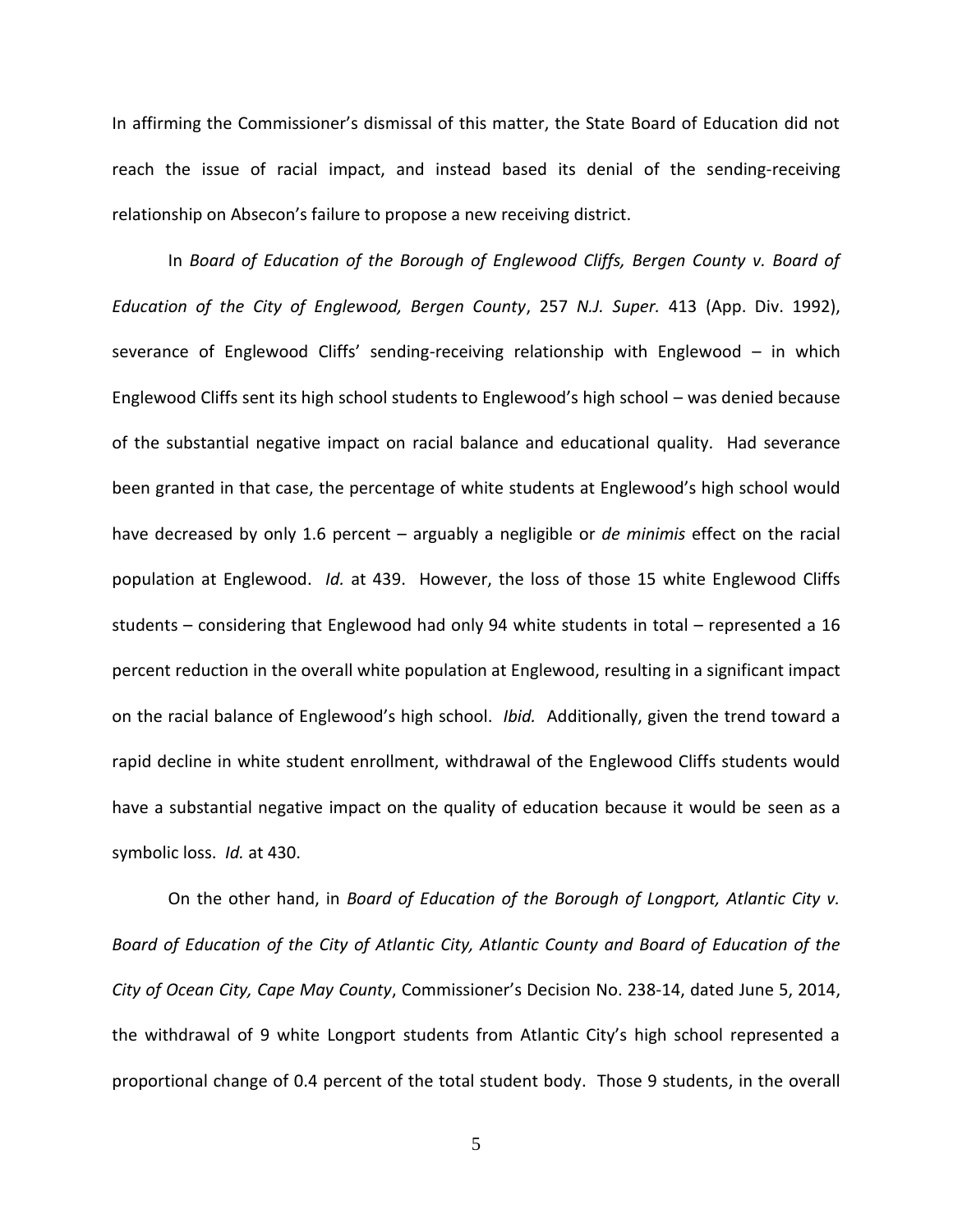context of Atlantic City's 442 white students, represented a 2 percent change in the gross population of white students in Atlantic City. *Id.* at 7-8. Considering the circumstances, the Commissioner granted permission for Longport to sever its sending-receiving relationship with Atlantic City, finding that severance would not have a substantial negative impact on the racial composition of Atlantic City's high school. *Id.* at 8-9.

The Commissioner recently applied these concepts and denied the request for limited severance of a sending-receiving relationship proposed in a settlement agreement that was submitted by the Mine Hill Board of Education (Mine Hill) and the Dover Board of Education (Dover). *Board of Education of the Township of Mine Hill, Morris County v. Board of Education of the Town of Dover, Morris County*, Commissioner's Decision No. 9-19, dated January 14, 2019, affirmed, Appellate Division, March 10, 2020. Since 1963, Mine Hill and Dover have had a send-receive relationship in which Mine Hill students in grades seven through twelve are educated in Dover. In the proposed settlement agreement, the parties' sought a modification of their sending-receiving relationship so that Mine Hill's seventh and eighth grade students would be educated in Mine Hill and return to Dover for high school. If the severance were allowed, the loss of Mine Hill students from Dover Middle School would have resulted in a proportional change of only 2.6 to 3 percent of the total student body. *Id.* at 5. However, the loss of 17 of the 38 white students in one of the years at issue would have reduced the gross population of white students at Dover Middle School by 45 percent, a figure that the Commissioner found was not insignificant and could not be ignored. *Id.* at 5-6. Therefore, the Commissioner denied the request for severance, despite the fact that it was supported by both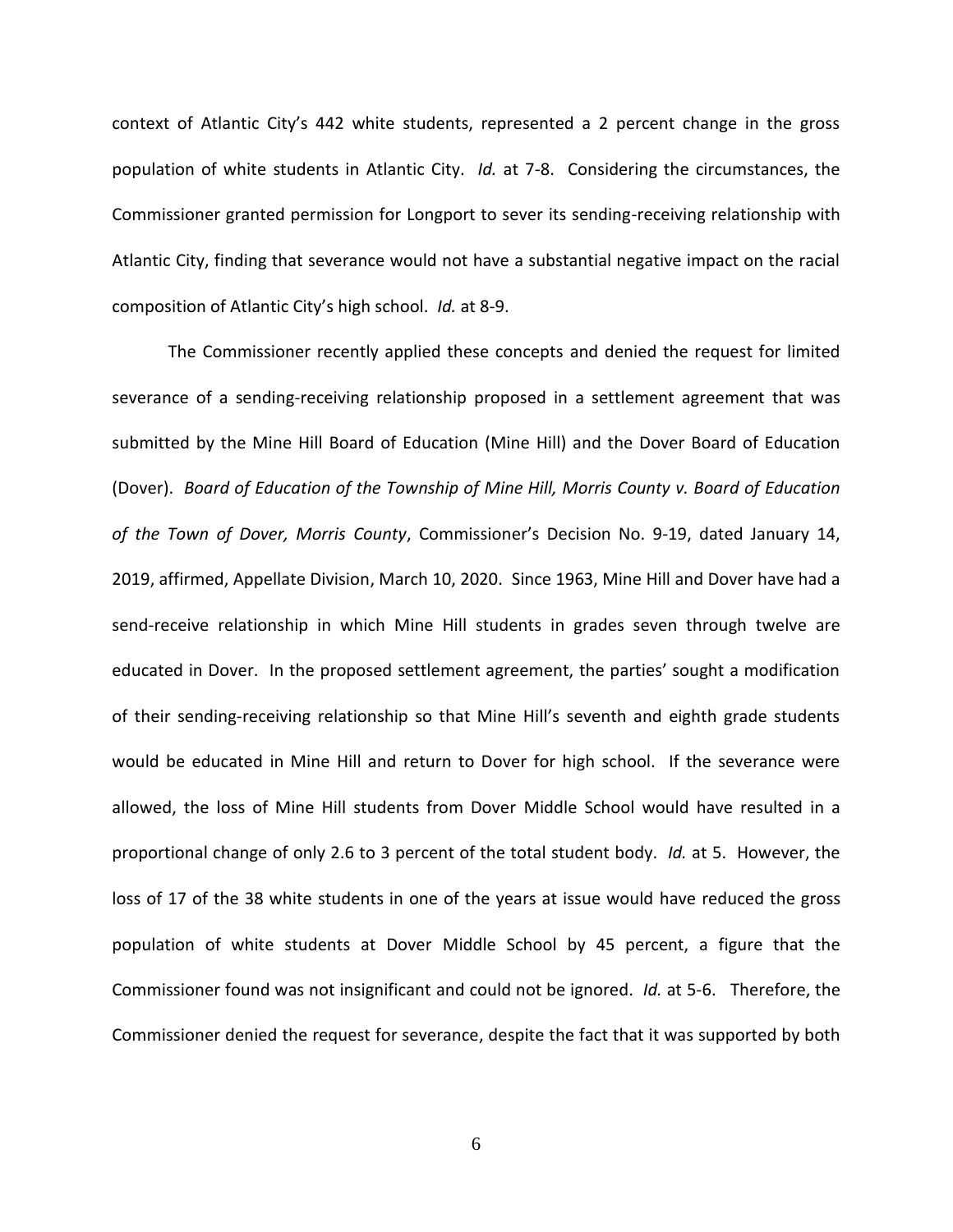districts, due to the substantial negative impact severance would have on the racial composition of Dover Middle School.

In the current application, reviewing the enrollment information for the 2019-2020 school year indicates that 26 Absecon students attended Pleasantville, 4 of whom were white, while Pleasantville High School had 5 total white students out of a total student body of 820 students. Given the limited total number of white students in the school compared to the entire student body, removal of the Absecon students would result in a proportional change of less than half a percent of the total student body. However, when considering the gross population of white students, it would result in a loss of 4 of 5 total white students, or an 80 percent reduction in the white population of Pleasantville. Similarly, in the 2021-2022 school year, while the loss of 25 Absecon students, including 6 white students, would result in a proportional change of less than a percent of the student body, the loss of 6 out of 11 white students would result in a 54.5 percent reduction in the gross population of white students at Pleasantville.

The Commissioner cannot find that the loss of 50 to 80 percent of Pleasantville's white population is insignificant. The loss of 50 to 80 percent of the white population is larger than the 45 percent loss in *Mine Hill* or the 16 percent loss in *Englewood Cliffs*, both of which resulted in denial of the applications for severance. While the proportional change of less than a percent may seem *de minimis* given the few Absecon students leaving Pleasantville, the Commissioner cannot ignore the substantial negative effect withdrawal would have on the gross population of white students at Pleasantville.

7